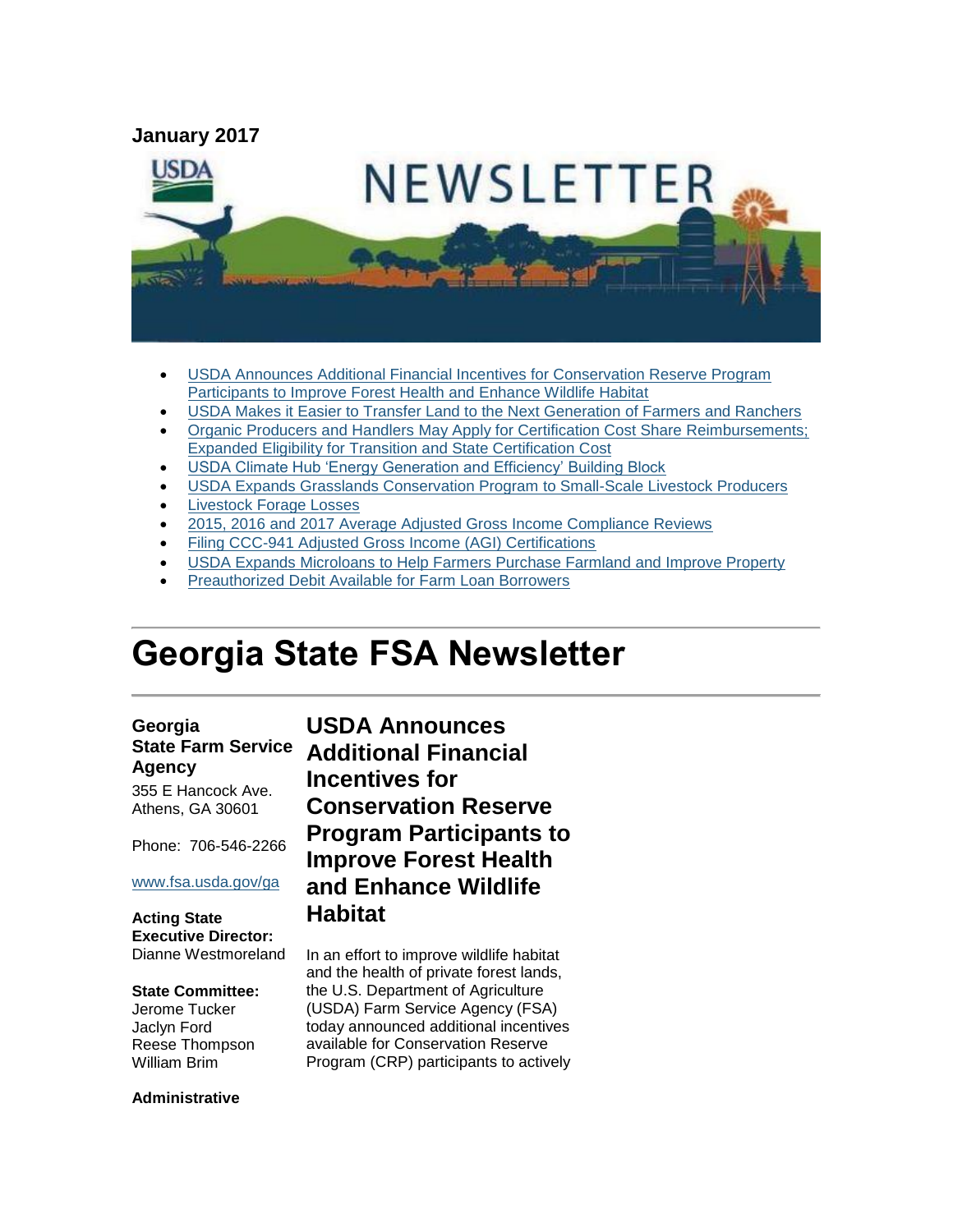| <b>OTTICET:</b>     | m  |
|---------------------|----|
| Dianne Westmoreland | pr |

anage forest lands enrolled in the ogram.

**Farm Loan Chief:** Robert Tyson

**Officer:**

**Farm Program Chief:** Brett Martin

**Public Affairs/Outreach** Neal Leonard

To find contact information for your local office go to [www.fsa.usda.gov/ga](http://www.fsa.usda.gov/ga)

Under the provisions of the 2014 Farm Bill, \$10 million is available nationwide to eligible CRP participants. Those selected will be encouraged to thin, prescribe burn or otherwise manage their forests in order to allow sunlight to reach the forest floor. This will encourage the development of grasses, forbs and legumes, benefitting numerous species including pollinators and grassland-dependent birds such as the northern bobwhite.

Eligibility is limited to landowners and agricultural producers already enrolled in CRP with conservation covers primarily containing trees. Incentive payments, not to exceed 150 percent of the cost to implement a particular customary forestry activity as described, have been established. CRP participants meeting eligibility requirements and interested in making offers to participate should visit their local FSA County Office.

For more information about FSA conservation programs, visit the FSA office at the local USDA service center or go to [www.fsa.usda.gov/conservation.](http://www.fsa.usda.gov/conservation) To locate the nearest FSA County Office, go to [http://offices.usda.gov.](http://offices.usda.gov/)

# <span id="page-1-0"></span>**USDA Makes it Easier to Transfer Land to the Next Generation of Farmers and Ranchers**

Allows for Transfer of Certain Conservation Reserve Program Land to New Farmers; Provides Priority Enrollment in Working Lands Conservation Programs

Beginning Jan. 9, 2017, the U.S. Department of Agriculture (USDA) will offer an early termination opportunity for certain Conservation Reserve Program (CRP) contracts, making it easier to transfer property to the next generation of farmers and ranchers, including family members. The land that is eligible for the early termination is among the least environmentally sensitive land enrolled in CRP.

This change to the CRP program is just one of many that USDA has implemented based on recommendations from the Land Tenure Advisory Subcommittee formed by former Agriculture Secretary Tom Vilsack in 2015.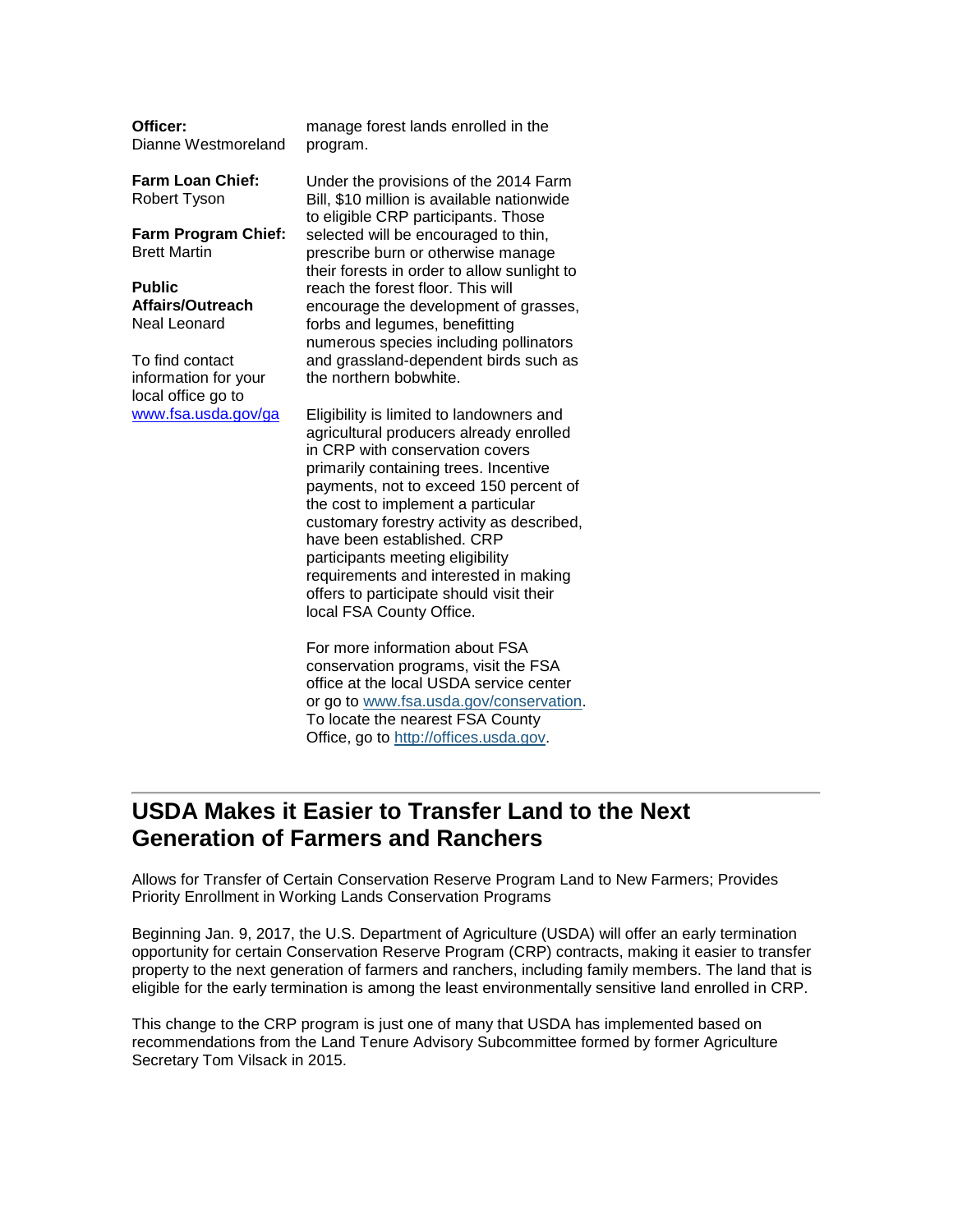Normally if a landowner terminates a CRP contract early, they are required to repay all previous payments plus interest. The new policy waives this repayment if the land is transferred to a beginning farmer or rancher through a sale or lease with an option to buy. With CRP enrollment close to the Congressionally-mandated cap of 24 million acres, the early termination will also allow USDA to enroll other land with higher conservation value elsewhere.

Acres terminated early from CRP under these land tenure provisions will be eligible for priority enrollment consideration into the CRP Grasslands, if eligible; or the Conservation Stewardship Program or Environmental Quality Incentives Program, as determined by the Natural Resources Conservation Service.

According to the Tenure, Ownership and Transition of Agricultural Land survey, conducted by USDA in 2014, U.S. farmland owners expect to transfer 93 million acres to new ownership during 2015-2019. This represents 10 percent of all farmland across the nation. Details on the early termination opportunity will be available starting on Jan. 9, 2017, at local USDA service centers. For more information about CRP and to find out if your acreage is eligible for early contract termination, contact your local Farm Service Agency (FSA) office or go online at [www.fsa.usda.gov/crp.](http://www.fsa.usda.gov/crp) To locate your local FSA County Office, visit [http://offices.usda.gov.](http://offices.usda.gov/)

# <span id="page-2-0"></span>**Organic Producers and Handlers May Apply for Certification Cost Share Reimbursements; Expanded Eligibility for Transition and State Certification Cost**

The U.S. Department of Agriculture (USDA) today announced that starting March 20, 2017, organic producers and handlers will be able to visit over 2,100 USDA Farm Service Agency (FSA) offices to apply for federal reimbursement to assist with the cost of receiving and maintaining organic or transitional certification.

USDA reimburses organic producers up to 75 percent of the cost of organic certification, but only about half of the nation's organic operations currently participate in the program. Starting March 20, USDA will provide a uniform, streamlined process for organic producers and handlers to apply for organic cost share assistance either by mail or in person.

USDA is making changes to increase participation in the National Organic Certification Cost Share Program (NOCCSP) and the Agricultural Management Assistance Organic Certification Cost Share Program, and at the same time provide more opportunities for organic producers to access other USDA programs, such as disaster protection and loans for farms, facilities and marketing. Producers can also access information on nonfederal agricultural resources, and get referrals to local experts, including organic agriculture, through USDA's Bridges to Opportunity service at the local FSA office.

Historically, many state departments of agriculture have obtained grants to disburse reimbursements to those producers and handlers qualifying for cost share assistance. FSA will continue to partner with states to administer the programs. For states that want to continue to directly administer the programs, applications will be due Feb. 17, 2017.

Eligible producers include any certified producers or handlers who have paid organic or transitional certification fees to a [USDA-accredited certifying](https://www.ams.usda.gov/services/organic-certification/certifying-agents) agent. Application fees, inspection costs, fees related to equivalency agreement/arrangement requirements, travel/per diem for inspectors, user fees, sales assessments and postage are all eligible for a cost share reimbursement from USDA.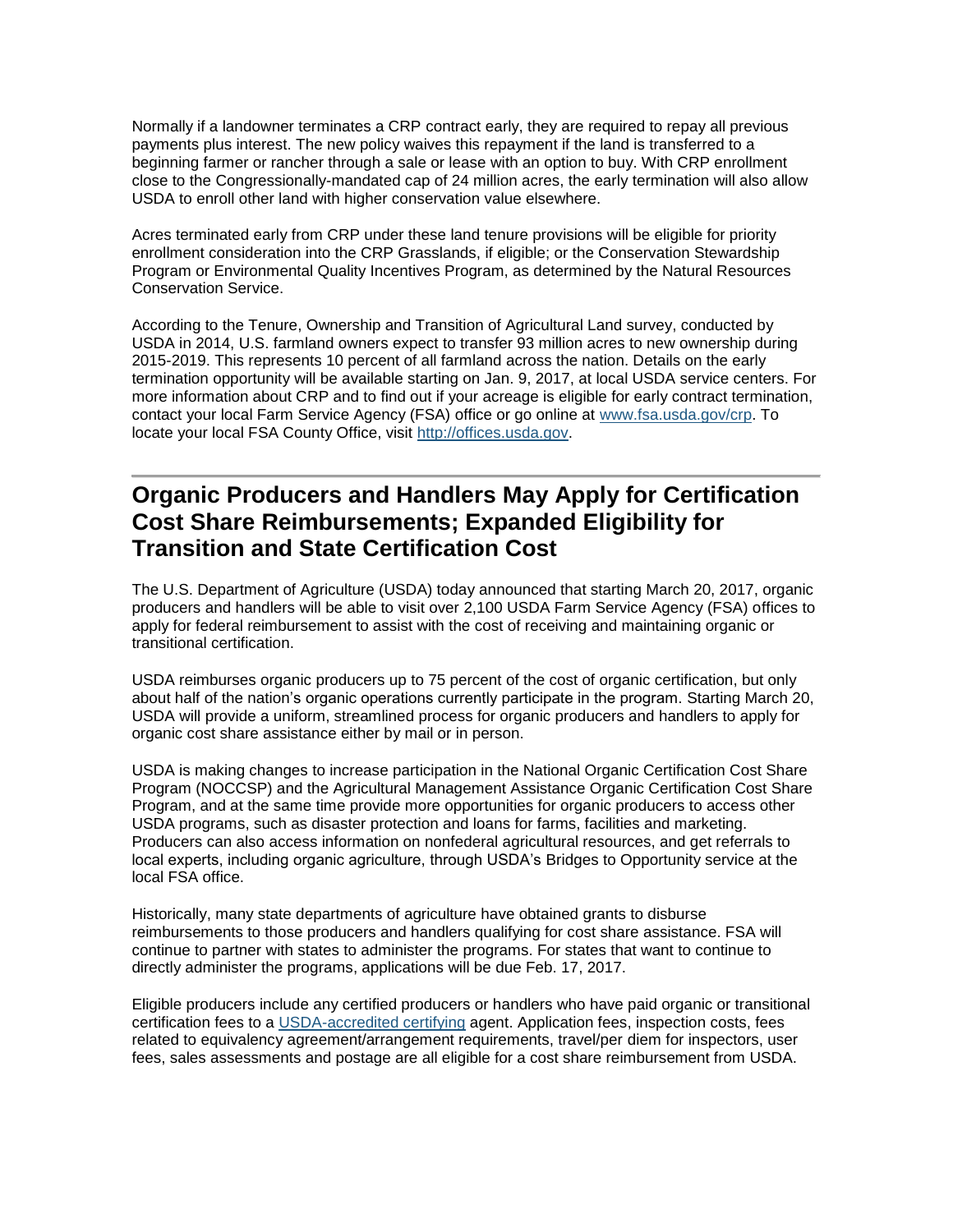Once certified, producers and handlers are eligible to receive reimbursement for up to 75 percent of certification costs each year up to a maximum of \$750 per certification scope—crops, livestock, wild crops and handling. Today's announcement also adds transitional certification and state organic program fees as additional scopes.

To learn more about organic certification cost share, please visit [www.fsa.usda.gov/organic](https://www.fsa.usda.gov/programs-and-services/outreach-and-education/help-for-organic-farming/index) or contact a local FSA County Office by visiting [http://offices.usda.gov.](https://offices.sc.egov.usda.gov/locator/app)

# <span id="page-3-0"></span>**USDA Climate Hub 'Energy Generation and Efficiency' Building Block**

Through the Agricultural Act of 2014, USDA has several authorities that encourage the adoption of renewable energy and energy efficiency technologies. The Energy Generation and Efficiency Building Block supports energy efficiency improvements in rural homes and on farm operations, for example, through EQIP's National On-Farm Energy Initiative. This Building Block also provides opportunities to reduce Greenhouse Gas (GHG) emissions from energy generation and use, for example, through the Rural Energy for America Program. To learn more about energy generation and efficiency opportunities from USDA click the following link: [http://www.usda.gov/oce/climate\\_change/building\\_blocks/10\\_EnergyGenerationEfficiency.pdf](http://www.usda.gov/oce/climate_change/building_blocks/10_EnergyGenerationEfficiency.pdf) 

For more information about the USDA Climate Hubs click here: [http://www.climatehubs.oce.usda.gov/.](http://www.climatehubs.oce.usda.gov/)

# <span id="page-3-1"></span>**USDA Expands Grasslands Conservation Program to Small-Scale Livestock Producers**

Helping Dairy, Beef and Other Producers Protect Working Grasslands in 43 States

USDA will accept over 300,000 acres in 43 states that were offered by producers during the recent ranking period for the Conservation Reserve Program (CRP) Grasslands enrollment with emphasis placed on small-scale livestock operations. Through the voluntary CRP Grasslands program, grasslands threatened by development or conversion to row crops are maintained as livestock grazing areas, while providing important conservation benefits. Approximately 200,000 of the accepted acres were offered by small-scale livestock operations.

The most recent ranking period closed on Dec. 16, 2016, and included for the first time a CRP Grasslands practice specifically tailored for small-scale livestock grazing operations to encourage broader participation. Under this ranking period and for future periods, small-scale livestock operations with 100 or fewer head of grazing cows (or the equivalent) can submit applications to enroll up to 200 acres of grasslands per farm. Larger operations may still make offers through the normal process. USDA met its goal of 200,000 acres under this small-scale initiative. The new practice for small-scale livestock grazing operations encourages greater diversity geographically and in all types of livestock operations. Visit<http://go.usa.gov/x9PFS> to view the complete list of acres accepted by state.

Participants in CRP Grasslands establish or maintain long-term, resource-conserving grasses and other plant species to control soil erosion, improve water quality and develop wildlife habitat on marginally productive agricultural lands. CRP Grasslands participants can use the land for livestock production (e.g., grazing or producing hay), while following their conservation and grazing plans in order to maintain the cover. A goal of CRP Grasslands is to minimize conversion of grasslands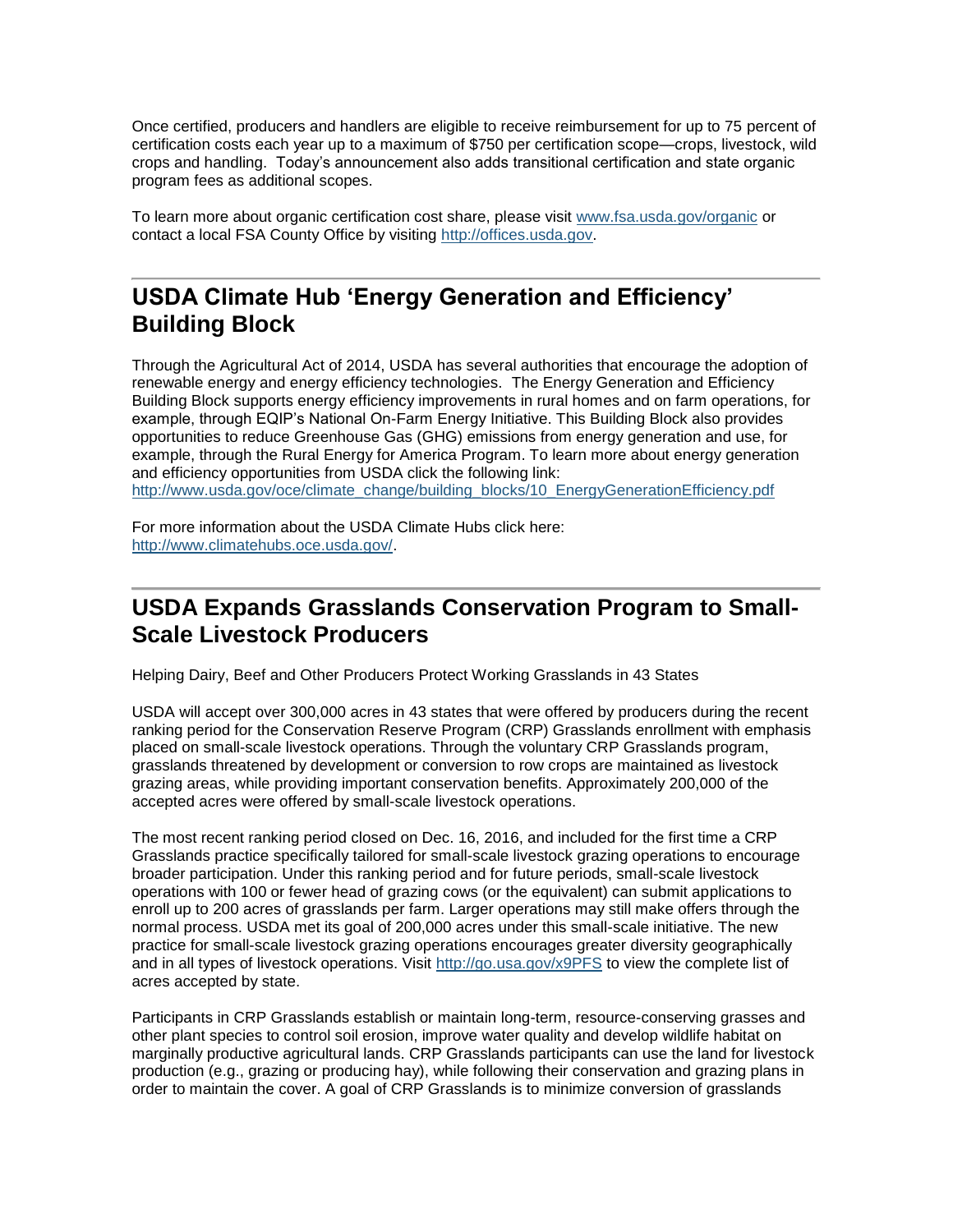either to row crops or to non-agricultural uses. Participants can receive annual payments of up to 75 percent of the grazing value of the land and up to 50 percent of the cost of cover practices like cross-fencing to support rotational grazing or improving pasture cover to benefit pollinators or other wildlife.

USDA selects offers for enrollment based on six ranking factors: (1) current and future use, (2) new farmer/rancher or underserved producer involvement, (3) maximum grassland preservation, (4) vegetative cover, (5) environmental factors, and (6) pollinator habitat. Offers not selected in a ranking period are rolled over into the next ranking period.

Small livestock operations or other farming and ranching operations interested in participating in CRP Grasslands should contact their local FSA County Office. To find your local FSA County Office, visit [http://offices.usda.gov.](http://offices.usda.gov/) To learn more about FSA's conservation programs, visit [www.fsa.usda.gov/conservation.](http://www.fsa.usda.gov/conservation)

### <span id="page-4-0"></span>**Livestock Forage Losses**

LFP provides compensation to eligible livestock producers who suffer grazing losses for covered livestock due to drought on privately owned or cash leased land **in ELIGIBLE counties**.

As of December 1, 2016, **there are ONLY 120 counties eligible** to apply for 2016 Livestock Forage Disaster Program (LFP) benefits**.** Even though the grazing period for LFP was extended until December 1, 2016, **this extension did NOT guarantee that additional counties will become eligible for LFP or increased payments; all the extension did was allow additional time for these factors to be considered**. Eligibility for LFP and increased payments depends exclusively on the Drought Monitor Ratings and may or may not result in additional counties becoming eligible for LFP or increased payments.

**NOTE:** Please check with your local FSA County Office to see if your county is eligible.

County Offices can only accept LFP applications after notification is received from the National Office that they are in a county with a qualifying drought rating. **IMPORTANT - County eligibility is based solely on the U.S. Drought Monitor Rating** for Georgia and neither the FSA State Office nor County Offices have any input into the determination of LFP eligibility for a county.

Eligible livestock producers must complete a CCC-853 and the required supporting documentation no later than January 30, 2017 for 2016 losses. **Producers with cash-leased land are required to provide written lease agreements from the landowner containing specific information on the rented land**. In addition, grazing land for which benefits are requested under LFP are required to have been reported to the FSA office; if the land has not already been reported, a late-filed acreage report can be accepted but a "late-filing" fee will be assessed.

Additional Information about LFP, including eligible livestock is available at your local FSA County Office or online at: [www.fsa.usda.gov.](http://www.fsa.usda.gov/)

# <span id="page-4-1"></span>**2015, 2016 and 2017 Average Adjusted Gross Income Compliance Reviews**

The AGI verification and compliance reviews for 2015, 2016 and 2017 are conducted on producers who the IRS indicated may have exceeded the adjusted gross income limitations described in [7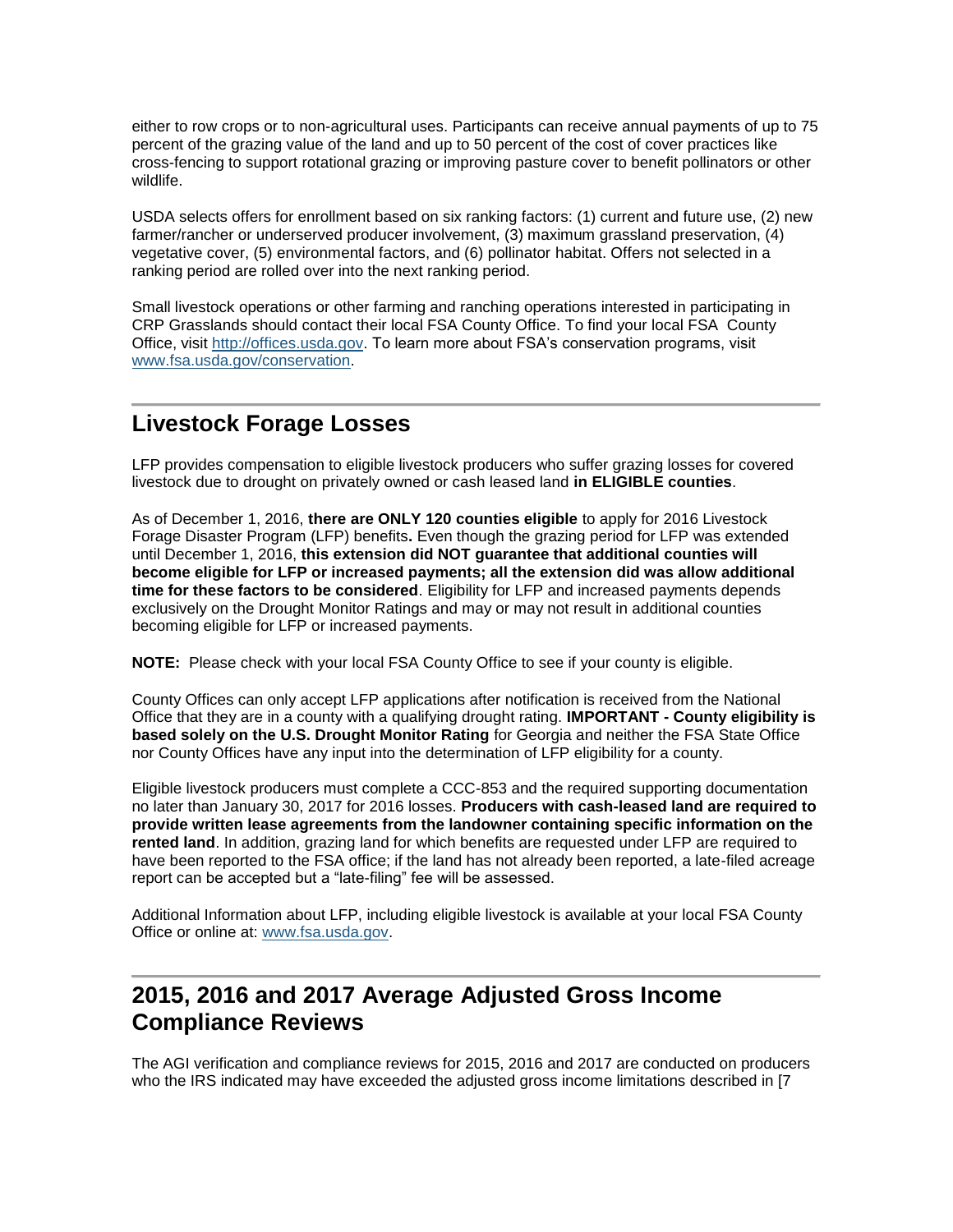CFR 1400.500]. Based on this review, producers will receive determinations of eligibility or ineligibility.

If the producer is determined to have exceeded the average AGI limitation of \$900,000, receivables will be established for payments earned directly or indirectly (to a person or through a legal entity as a stockholder, member, beneficiary, or heir) by the producer subject to the \$900,000 limitation. The Georgia FSA Office has begun notifying producers selected for review. If you have any questions about the review process or determinations, please contact Jennifer B. Carter, Agricultural Program Specialist, with the Georgia FSA Office at 706/546-2262. Producers who receive initial debt notification letters may only appeal the amount of the debt to their local FSA office. Payment eligibility adverse determinations become administratively final 30 days from the date of the payment eligibility adverse determination letter and can only be reopened if exceptional circumstances exist that prevented the producer from timely filing the appeal.

### <span id="page-5-0"></span>**Filing CCC-941 Adjusted Gross Income (AGI) Certifications**

Many producers have experienced delays in receiving Agriculture Risk Coverage (ARC) and Price Loss Coverage (PLC) payments, Loan Deficiency Payments (LDPs) and Market Gains on Marketing Assistance Loans (MALs) because they have not filed form CCC-941, Adjusted Gross Income Certification. LDPs will not be paid until all eligible producers, including landowners who share in the crop, have filed a valid CCC-941.

Producers without a valid CCC-941 certifying their compliance with the average adjusted gross income provisions will not receive payments that have been processed. All farm operators/tenants/owners who have not filed a CCC-941 and have pending payments should IMMEDIATELY file the form with their recording county FSA office. Farm operators and tenants are encouraged to ensure that their landowners have filed the form. FSA has been issuing 2016 LDPs and Market Gains.

FSA can accept the CCC-941 for 2015, 2016 and 2017. Unlike the past, producers must have the CCC-941 certifying their AGI compliance before any payments can be issued.

#### **MAL and LDP Policy Changes for Crop Years 2015-2018**

The Agricultural Act of 2014 authorized 2014-2018 crop year Marketing Assistance Loans (MALs) and Loan Deficiency Payments (LDPs), with a few minor policy changes.

Among the changes, farm-stored MAL collateral transferred to warehouse storage will retain the original loan rate, be allowed to transfer only the outstanding farm-stored quantity with no additional quantity allowed and will no longer require producers to have a paid for measurement service when moving or commingling loan collateral.

MALs and LDPs provide financing and marketing assistance for wheat, feed grains, soybeans, and other oilseeds, pulse crops, rice, peanuts, cotton, wool and honey. MALs provide producers interim financing after harvest to help them meet cash flow needs without having to sell their commodities when market prices are typically at harvest-time lows. A producer who is eligible to obtain a loan, but agrees to forgo the loan, may obtain an LDP if such a payment is available. Marketing loan provisions and LDPs are not available for sugar and extra-long staple cotton.

FSA is now accepting requests for 2016 MALs and LDPs for all eligible commodities after harvest.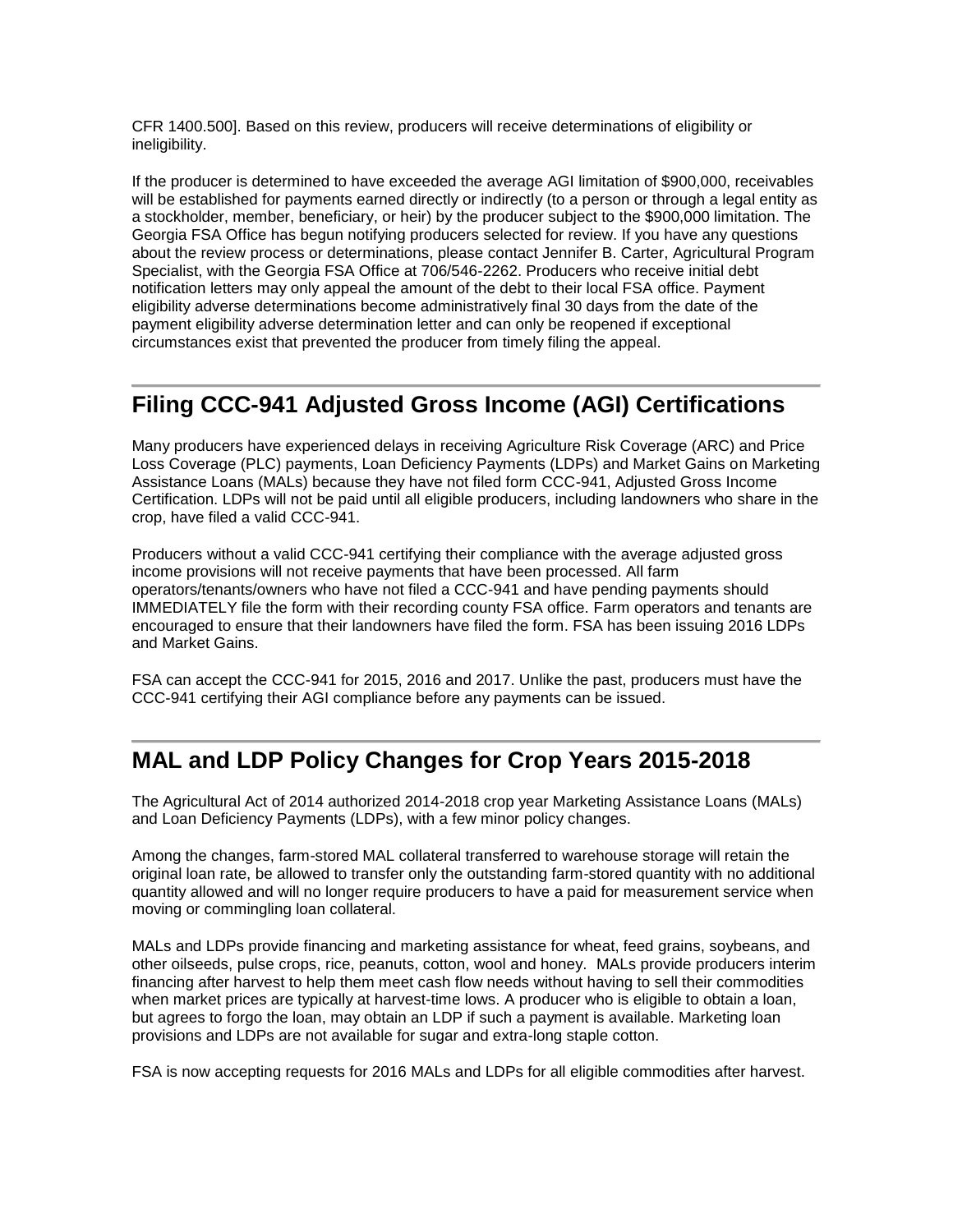Before MAL repayments with a market loan gain or LDP disbursements can be made, producers must meet the requirements of actively engaged in farming, cash rent tenant and member contribution.

Commodity certificates are available to loan holders who have outstanding nonrecourse loans for wheat, upland cotton, feed grains, peanuts, wool, soybeans and designated minor oilseeds. These certificates can be purchased at the posted county price (or adjusted world price or national posted price) for the quantity of commodity under loan, and must be immediately exchanged for the collateral, satisfying the loan. MALs redeemed with commodity certificates are not subject to the actively engaged in farming, cash-rent tenant, Adjusted Gross Income provisions or the payment limitation.

To be considered eligible for an LDP, producers must have form [CCC-633EZ,](http://forms.sc.egov.usda.gov/efcommon/eFileServices/eFormsAdmin/CCC0633EZ_140328V03.pdf) Page 1 on file at their local FSA County Office before losing beneficial interest in the crop. Pages 2, 3 or 4 of the form must be submitted when payment is requested.

The 2014 Farm Bill also establishes payment limitations per individual or entity not to exceed \$125,000 annually on certain commodities for the following program benefits: price loss coverage payments, agriculture risk coverage payments, marketing loan gains (MLGs) and LDPs. These payment limitations do not apply to MAL loan disbursements or redemptions using commodity certificate exchange.

Adjusted Gross Income (AGI) provisions were modified by the 2014 Farm Bill, which states that a producer whose total applicable three-year average AGI exceeds \$900,000 is not eligible to receive an MLG or LDP. Producers must have a valid CCC-941 on file to earn a market gain of LDP. The AGI does not apply to MALs redeemed with commodity certificate exchange.

For more information and additional eligibility requirements, please visit a nearby USDA Service Center or FSA's website [www.fsa.usda.gov.](http://www.fsa.usda.gov/)

# <span id="page-6-0"></span>**USDA Expands Microloans to Help Farmers Purchase Farmland and Improve Property**

Producers, Including Beginning and Underserved Farmers, Have a New Option to Gain Access to Land

The U.S. Department of Agriculture (USDA) is offering farm ownership microloans, creating a new financing avenue for farmers to buy and improve property. These microloans are especially helpful to beginning or underserved farmers, U.S. veterans looking for a career in farming, and those who have small and mid-sized farming operations.

The microloan program, which celebrates its third anniversary this week, has been hugely successful, providing more than 16,800 low-interest loans, totaling over \$373 million to producers across the country. Microloans have helped farmers and ranchers with operating costs, such as feed, fertilizer, tools, fencing, equipment, and living expenses since 2013. Seventy percent of loans have gone to new farmers.

Now, microloans will be available to also help with farm land and building purchases, and soil and water conservation improvements. FSA designed the expanded program to simplify the application process, expand eligibility requirements and expedite smaller real estate loans to help farmers strengthen their operations. Microloans provide up to \$50,000 to qualified producers, and can be issued to the applicant directly from the USDA Farm Service Agency (FSA).